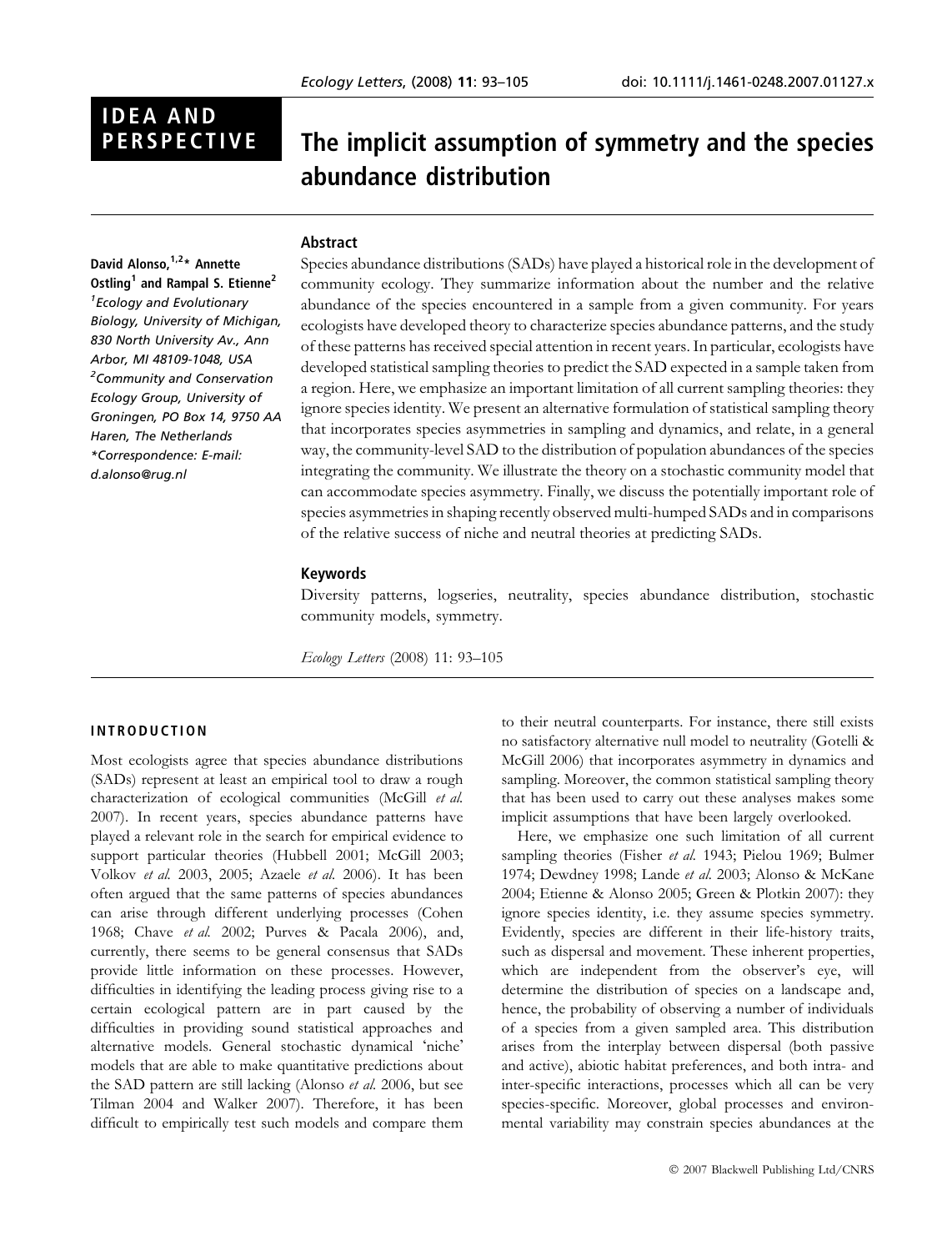regional level also in a species-specific and diverse manner. Apart from these inherent characteristics, species may simply have different probabilities of being picked up in a sample. They may vary in how easily they are captured, or in size and hence visibility. Therefore, these two sources of species-specificity – inherent and observer-induced differences – warrant an asymmetric treatment of abundances at a given sampling scale.

To our knowledge only one theoretical contribution considers the problem of the distribution of species abundances in the context of a fully asymmetric species assemblage, an *idiosyncratic* community (Pueyo et al. 2007). If species are idiosyncratic, i.e. essentially different from each other, these idiosyncrasies somehow balance out and simple descriptions emerge: the most revisited SAD models, the logseries and the lognormal, are shown to arise as the most likely curves under biologically reasonable global constraints acting on the community. However, Pueyo et al.'s (2007) approach is fully statistical. It is not meant to study particular mechanisms, and does not focus on the particularities of the sampling process. Although this generality clearly is the main strength of MaxEnt methods (Jaynes 1968), the approach developed by Pueyo et al. (2007) is not designed to investigate plausible dynamical processes and alternative models controlling species abundances and community composition in ecological communities.

In this paper we explain the ways in which classical and current sampling theories ignore the possibility of species asymmetry, and discuss the potential for it to lead to multihumped sample SADs that ecologists have recently observed (Magurran & Henderson 2003; Marquet et al. 2004; Gray et al. 2005; Labra et al. 2005). Furthermore, we show how the community-level SAD emerges as a sum over the distribution of population abundances of the species integrating the community. In this way, the species ensemble can be described by a community-level property: the SAD curve. As different ecological processes, such as competition, mortality, immigration, niche differentiation and species interactions determine species-level dynamics, our approach provides a natural link and a data-driven empirical framework to investigate the relationship between such underlying processes and SAD patterns. We also point out the importance of this issue when measuring the success of niche theory predictions on the SAD against that of neutral theory predictions, a recently popular activity that ecologists have carried out under the assumption of species symmetry (McGill 2003, 2006; Volkov et al. 2003).

Our paper is organized in three sections. In the first section, we explain how to modify existing statistical sampling theory to take into account species asymmetries, and how an SAD, as a community-level pattern, can in general be related to the underlying population dynamics of the species constituting the community. In the second section, as an example, we apply the theory to a stochastic model community where species differ and perform an independent birth–death–immigration process with density dependence. We show how asymmetry can arise through species differences in both dynamics and species-specific sampling properties. In the third section, we summarize our results and discuss their relevance in the search for the main determinants of community dynamics and organization.

# SAMPLING THEORY FOR SADS

The SAD describes the number (or fraction) of species represented by a given abundance. For a given region, observations of this distribution depends on the spatial scale at which that region is sampled, or the number of individuals collected if sampling is performed randomly in space. Sampling models derive the form of the sample SAD in terms of the regional SAD and the quantitative impacts of sampling on species' abundances (see Table 1).

Historically, SADs have had a dual interpretation either as the expected fraction or the average number of species with a given abundance in a sample given a certain sampling effort, for instance, the total area sampled, the total time invested, the total number of individuals collected, etc. Here, we focus on sample SADs defined as the expected or average number of species with a given number of individuals. We explore equivalent expressions for the fraction or probability of observing a species with a given number of individuals in a sample in Appendix S1.

In this work, we adopt the following definitions:  $P(y)$  is the probability for a species to be represented by  $y$ individuals in a community. This community can be either a whole region or a locally assembled community, from which samples are taken. Throughout this paper, we will call it 'regional community' or simply 'community'. Particular applications will make it clear what we mean in each case. We further define  $E^{(a)}[S_n]$  as the sample SAD, i.e. the expected number of species that are represented by  $n$ individuals in a sample from a community or region at a given spatial scale or sampling effort, a. We further define  $P^{(a)(i)}(n)$  as the probability of observing a species i with abundance  $n$  in a sample at a given spatial scale or sampling effort, a.

## Symmetry and species independence

The study of the distribution of species abundance in complex communities usually starts with a list of species abundances in observed samples from an ecological survey. This information is fully represented by a sample abundance vector,  $\vec{n} \equiv (n_1, n_2, \dots, n_S)$ , where  $n_i$  is the abundance of species  $i$  in a sample which will have resulted from sampling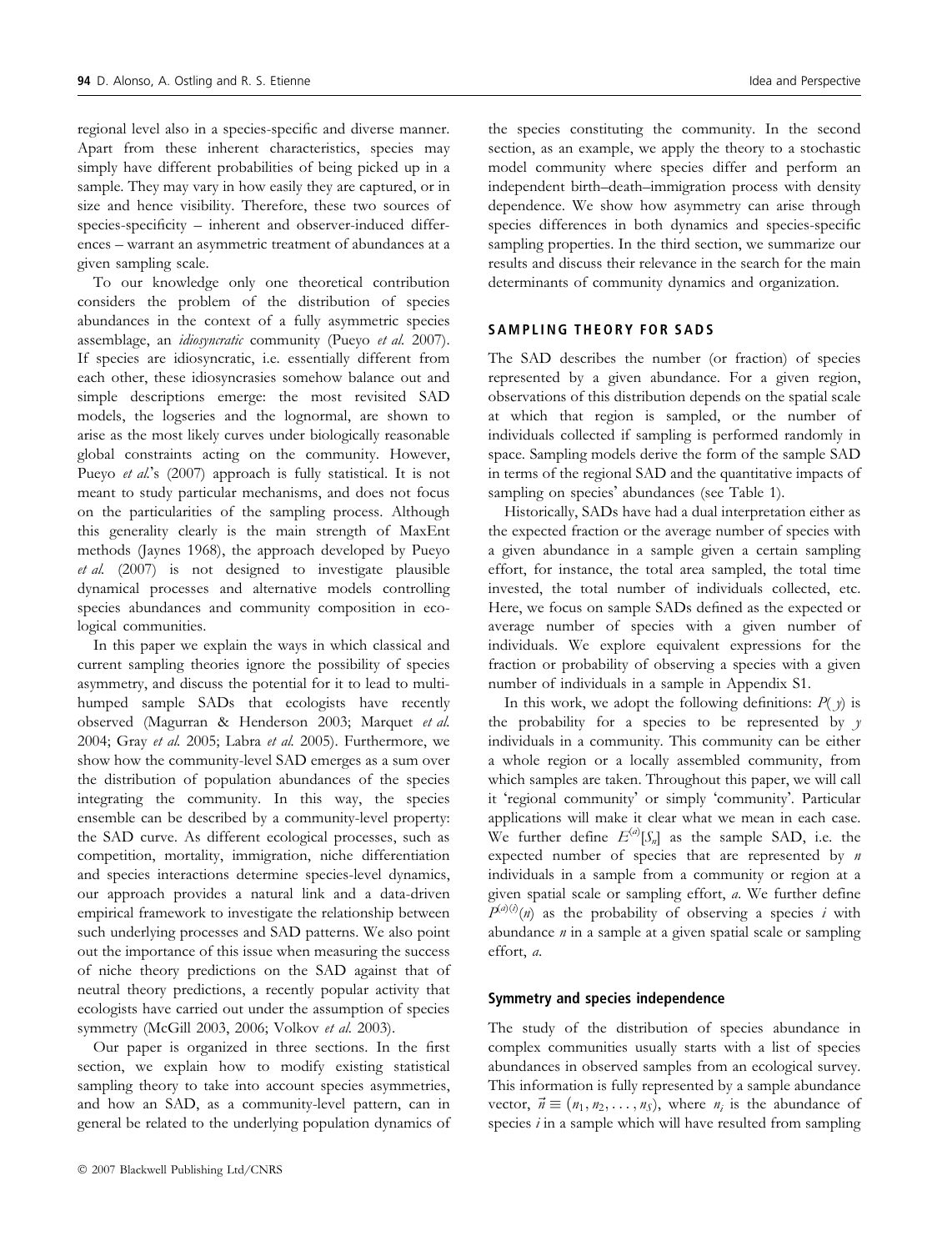|    | Reference                                                                                               | Type of sampling,<br>$P^{(a)}(n y)$            | Regional or community-level<br>SAD, $P(y)$                |
|----|---------------------------------------------------------------------------------------------------------|------------------------------------------------|-----------------------------------------------------------|
| 1. | Logseries, Fisher et al. (1943)                                                                         | Poissonian                                     | Gamma distribution                                        |
| 2. | Poisson-lognormal, Bulmer (1974)                                                                        | Poissonian                                     | Lognormal                                                 |
| 3. | Dewdney (1998)                                                                                          | Hypergeometric                                 | Generic                                                   |
| 4. | Lande et al. (2003)                                                                                     | Poissonian and intraspecific<br>overdispersion | Generic                                                   |
| 5. | Neutral theory, Volkov et al. (2003)                                                                    | Dispersal-limited                              | Gamma distribution                                        |
| 6. | Neutral theory, Alonso & McKane (2004)                                                                  | Dispersal-limited                              | One-dimensional representation<br>of Ewens distribution   |
| 7. | Neutral theory, Etienne formula, Etienne &<br>Olff (2004), Etienne (2005), Etienne &<br>Alonso $(2005)$ | Dispersal-limited                              | Multivariate full representation<br>of Ewens distribution |
| 8. | Green & Plotkin (2007)                                                                                  | Negative binomial                              | Generic                                                   |

Table 1 Sampling theory for SADs. Main examples of statistical sample SADs. Most of these distributions have been introduced as compound statistical distributions without further interpretation

Here, we provide a common description in terms of the type of sampling and the regional community SAD assumed. Note that both Fisher et al. (1943) and Volkov et al. (2003) considered basically the same distribution for the regional SAD: a continuous representation of a logseries, i.e. a Gamma distribution where one of the parameters is taken to be vanishingly small. While all these expressions consider the sample SAD,  $P_5(n)$ , to be evaluated for  $n = 0,1,...$ , the abundance distribution at the regional level is assumed to be either a continuous or a discrete function of regional abundances. In essence, all these formulas entail a summation over all possible abundances in the region represented by a certain probability distribution. This summation can be carried out either by an integral, when the distribution at the regional scale is represented by a continuous distribution (1, 2, 4, 5, 6, 8), or by a true discrete sum, when regional abundances are assumed to take discrete values instead (3, 7, see also the example below). In any case, each of these expressions generally assume that the probability for a species to reach certain abundance at the regional scale is the same regardless of species identity. In neutral theory this symmetry is a consequence of the theory's first principles. Unlike the other expressions, the Etienne sampling formula (7) can be seen as a multivariate sample SAD (see eqn 3). These multivariate expressions have been generally called sampling formulas (Etienne et al. 2007).

a given community with a given sampling effort. A particular spatial scale defines the community under study. A common way to summarize this information is to count how many species are represented by one individual (singletons),  $S_1$ , two individuals,  $S_2, \ldots$ , until  $S_m$ , which is the number of species (usually only one – the most common one) having observed with  $m$  individuals, where  $m$  is the highest abundance observed in the sample.

Suppose now that we are given an SAD model, such as the logseries (Fisher et al. 1943) or the Poisson lognormal (Bulmer 1974). In general, an abundance model provides a probability of observing a species with abundance  $n$  is a sample,  $P(n|\Theta)$ , which depends on some model parameters Q. A well-established method to fit the model to our abundance data is to use a maximum likelihood approach. All we need is to build a likelihood function which is proportional to the probability of obtaining the observed data set under model assumptions.

In this context, a common likelihood function is given by the multinomial distribution (Chao & Bunge 2002; Alonso & McKane 2004; Etienne et al. 2007):

$$
\mathscr{P}\{S_1,\ldots,S_m\,|\,\mathbf{\Theta}\}=\frac{S!}{S_1!\cdots S_m!}P(1\,|\,\mathbf{\Theta})^{S_1}\cdots P(m\,|\,\mathbf{\Theta})^{S_m},\tag{1}
$$

where  $S$  is the total number of species observed in the sample. This expression gives the probability of observing a given data set,  $S_1, \ldots, S_m$ , when sampling a fixed number of species, S, which can be represented by a conditional probability given S (Etienne & Olff 2005).

As we have observed a singleton species  $S_1$  times, a species with two individuals  $S_2$  times, and so on, and the abundance model provides the probabilities of observing a singleton species,  $P(1|\Theta)$ , a species with two individuals,  $P(2|\Theta)$ , and so on, eqn (1) simply provides the probability of obtaining the empirical data,  $S_1, \ldots, S_m$ , for a given choice of model parameters, Q. One can show, for instance, that if the abundance model is the logseries, Fisher et al.'s  $(1943)$ recipe to calculate model parameters is recovered by maximization of this function over parameter values given the data. Therefore, Fisher  $et$   $al$ 's estimates are actually the maximum likelihood estimates of model parameters based on the likelihood function eqn (1) (see Appendix S3). Likelihoods are important because when we are studying two alternative abundance models, we can ask: 'How probable are the data given the model? and use this information as an objective model selection criterion (Hilborn & Mangel 1997, p. 7).

However, an implication of the use of this multinomial likelihood, as well as similar likelihood functions in this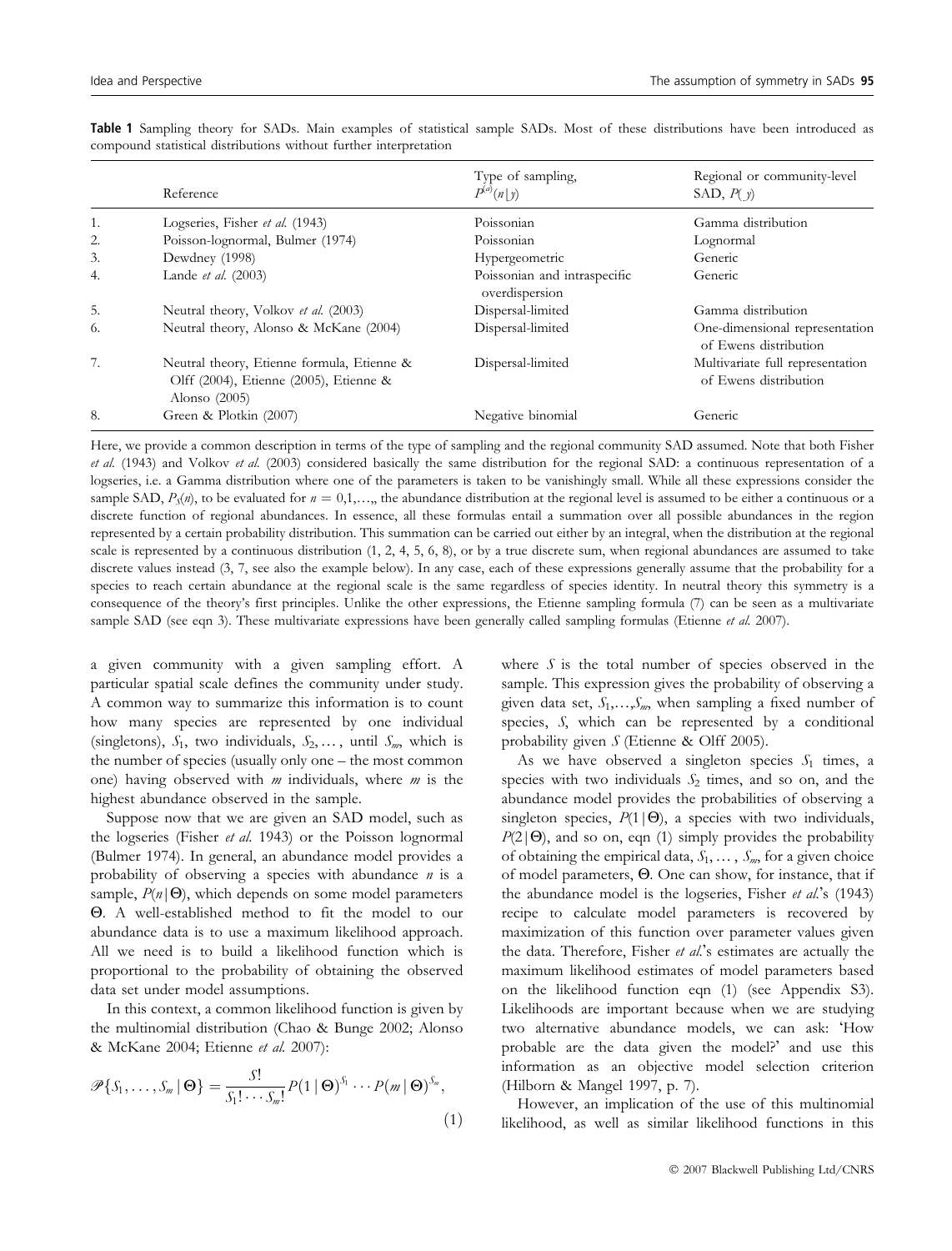Table 2 Ensemble formulas for SADs. The community-level SAD arises from an ensemble average over the distributions for all species in the system

| Species at abundance $(n)$                          | Regional                                                                               | Sample $(S \text{ is known})$                                                                            |
|-----------------------------------------------------|----------------------------------------------------------------------------------------|----------------------------------------------------------------------------------------------------------|
| Expected number (average)<br>Probability (fraction) | $E[S_j] = \sum_{i=1}^{S} P^{(i)}(y)$<br>$P(y) = \frac{1}{S} \sum_{i=1}^{S} P^{(i)}(y)$ | $E^{(a)}[S_n] = \sum_{i=1}^{S} P^{(a)(i)}(n)$<br>$P^{(a)}(n) = \frac{1}{s} \sum_{i=1}^{s} P^{(a)(i)}(n)$ |

Here, we summarize the expressions for the ensemble averages of the sample and the region when the total number of species in the region is known. These are the expressions we have used in the analysis of our model community. At the sample level, these expressions become more complicated if we do not know the regional total richness,  $S<sub>s</sub>$  or are dealing with expectations for the fraction of abundances with abundance  $n$ in the sample or both (see Appendix S1).

context (Bulmer 1974), is that all rely on the assumption that the species abundances in the sample,  $n_1, \ldots, n_S$ , are independent identically distributed random variables. In other words, we are assuming that the same underlying abundance distribution holds independently for all sampled species regardless of species identity. These two underlying quite strong assumptions – symmetry and species independence – have been largely overlooked or never clearly stated in common applications (but see Etienne & Olff 2004; Etienne 2005; Etienne & Alonso 2005; Etienne & Olff 2005 and Etienne 2007 with regard to species interdependence and the neutral sampling theory). In the next section we extend current sampling theory to accommodate species asymmetries.

# An asymmetric sampling theory

To take into account species asymmetry, we first note that the regional community-level SAD,  $P(\gamma)$ , can be written as the mean over the species-level abundance distributions  $P^{(\lambda)}(y)$  of each of the  $\overline{S}$  species (labelled by the subscript i) present in the region. This was already noted by Volkov et al. (2003) where a non-interactive community was assumed. However, the same holds when species within the community interact and abundances are described by a joint multivariate abundance distribution (see Appendix S1 for a proof of this). We call this expression an 'ensemble formula' (see Table 2) because it summarizes information about the species ensemble defining the community:

$$
P(y) = \frac{1}{S} \sum_{i=1}^{S} P^{(i)}(y)
$$
 (2)

For each species,  $P^{(i)}(y)$  is the probability for that species is to have  $y$  individuals at the regional community. This probability can be thought of as describing a distribution across regions or over time. The regional abundance distributions (at the either the species- or community-level) are purely theoretical. They are not directly accessible by the observer but only indirectly through sampling.

The effect of correlations between the abundances of different species (species interdependence) is potentially quite important when species differ. In the case of species symmetry, species interdependence arising from zero-sum dynamics leads to a sampling theory which is equivalent to the case of species independence under reasonable assumptions (Etienne et al. 2007). A complete sampling theory that preserves species identity must consider the multivariate probability distribution for species' abundances (Etienne et al. 2007), and rely, accordingly, on a multivariate version (Etienne et al. 2007) of classical sampling distributions (Fisher et al. 1943; Pielou 1969; Bulmer 1974; Dewdney 1998; Lande et al. 2003; Volkov et al. 2003; Alonso & McKane 2004; Etienne & Alonso 2005; Green & Plotkin 2007). This multivariate expression is given by (note that this is an application of the law of total probability):

$$
P^{(a)}(\vec{n}) = \int P^{(a)}(\vec{n}|\vec{y})P(\vec{y}) d\vec{y}
$$
\n(3)

where  $\vec{n} \equiv (n_1, n_2, \dots, n_S)$  and  $\vec{y} \equiv (y_1, y_2, \dots, y_S)$  are the abundance vectors in a sample at spatial scale  $a$  and in the regional community, respectively.  $P(\vec{y})$  is the probability for the community to be described by an abundance vector  $\vec{y}$ ,  $P^{(a)}(\vec{n})$  is the probability to obtain an abundance vector  $\vec{n}$  in a sample at scale a, and  $P^{(a)}(\vec{n}|\vec{y})$  is a sampling transformation distribution which characterizes the probability of obtaining the abundance vector  $\vec{n}$  in a sample at scale a given that the regional community abundances are exactly described by the abundance vector  $\vec{y}$ .

In Appendix S1, we show how to relate a given multivariate sample abundance distribution,  $P^{(a)}(\vec{n})$ , to a sample SAD. Some progress can be made with this multidimensional approach (Etienne & Alonso 2005; Etienne et al. 2007), but this requires specific assumptions about the sampling process and the spatial dynamics of the community. In this paper, we focus on non-multivariate SADs where species differ both in the sampling process and in the inherent species specific regional abundance distributions. In general terms, an equation analogous to eqn (2),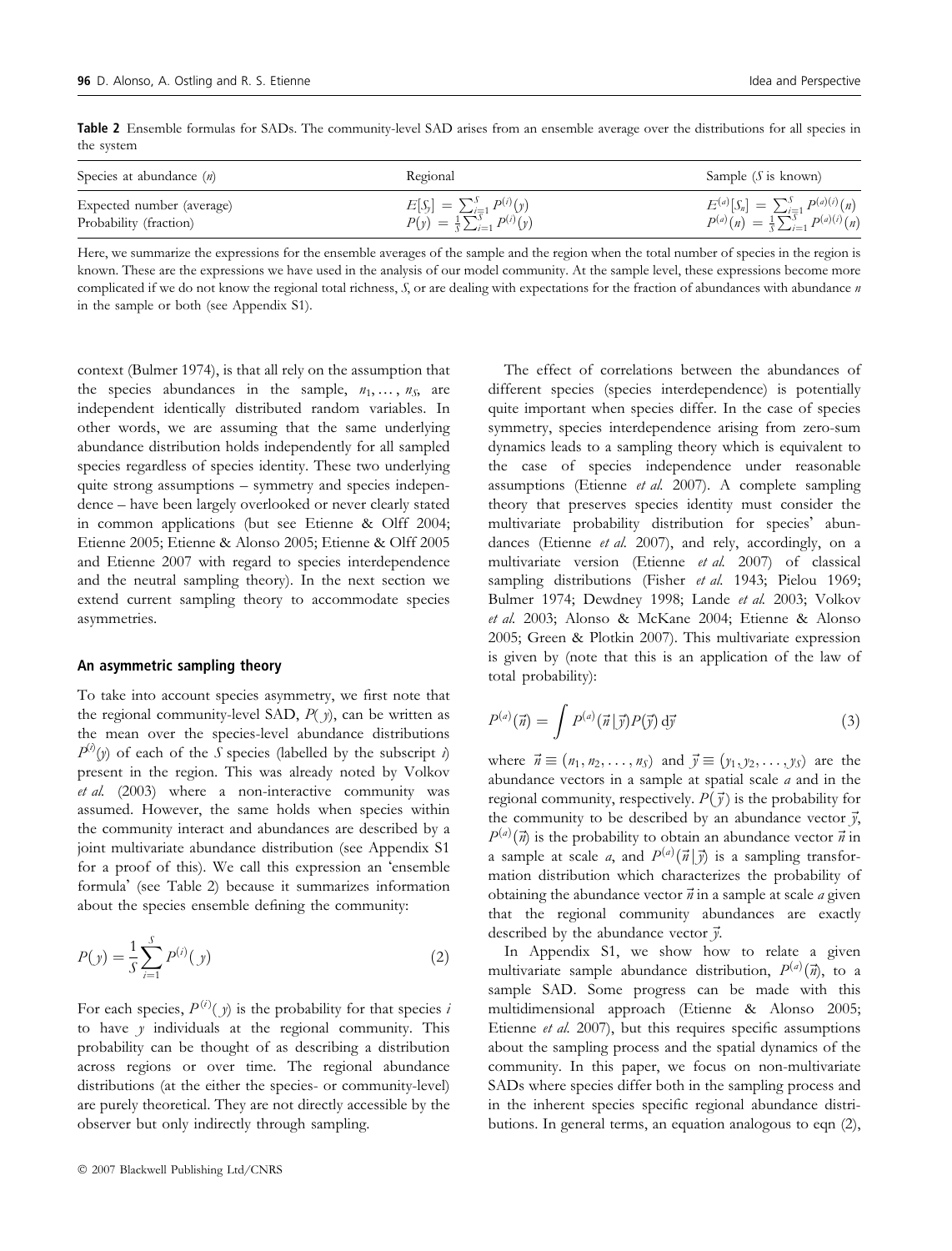but at the sampling scale a can also be found (see Table 2 and Appendix S1):

$$
E^{(a)}[S_n] = \sum_{i=1}^{S} P^{(a)(i)}(n)
$$
\n(4)

where  $S$  is the total number of species in the regional community and  $P^{(a)(i)}(n)$  is the probability for a species i to have  $n$  individuals in a sample taken at scale (or effort)  $a$ . If one does not have any knowledge about the total number of species in the region, this sum becomes more complicated (see Appendix S1).

If species are sampled independently, we can take asymmetry into consideration by expressing the sample abundance distribution of each species, appearing in eqn (4) as

$$
P^{(a)(i)}(n) = \int P^{(a)(i)}(n|y)P^{(i)}(y) dy
$$
 (5)

In principle, if a multivariate sample distribution,  $P^{(a)}(\vec{n})$ , can be calculated, we can check to what extent the independent sampling assumption holds. In theory we could also recover  $P^{(a)(i)}(n)$  by calculating the corresponding marginal probability distribution from the joint distribution for a sample at sampling effort *a*,  $P^{(a)}(\vec{n})$ :

$$
P^{(a)(i)}(n) = \sum_{\{\eta_j\}_{j \neq i}} P^{(a)}(\vec{n}) \tag{6}
$$

where the sum is performed over all possible abundance combinations,  $\{n_j\}$ , with species *i* being represented by exactly  $n$  individuals. In many practical cases, the computation of this sum will be complicated if not impossible.

By substituting eqn (5) into eqn (4), we obtain that, in the case of species asymmetry and independent sampling, the expected sample SAD takes the form:

$$
E^{(a)}[S_n] = \sum_{i=1}^{S} \int_0^{\infty} P^{(a)(i)}(\eta | y) P^{(i)}(y) dy
$$
 (7)

where  $P^{(a)(i)}(n|y)$  is the species-specific sampling transformation distribution which, depending on the nature of the sampling, can model both intraspecific aggregation and species-specific detection probabilities.

This expression can be seen as an ensemble sum over species-specific sampling abundance distributions where each term takes into consideration inherent relative differences between species. Importantly, only particular distributions preserve their shape under the assemblage procedure represented by eqn (4) and related ensemble formulas (see Table 2 and Appendix S1). For instance, power laws with the same exponent are invariant under assemblage (Pueyo 2006). Most distributions do not preserve their shape under assemblage. The assemblage of a number of lognormal distributions with different variances does not produce a lognormal (Allen et al. 2001), in general. In fact, we can only be sure that the shape will be preserved if we can assume species symmetry. In this trivial case, the superindex  $(i)$  can be dropped in eqn  $(7)$ , all terms become identical, and we recover a symmetric expression for the sample SAD,  $E^{(a)}[S_n]$ :

$$
E^{(a)}[S_n] = S \int_0^\infty P^{(a)}(\eta | y) P(y) dy \qquad (8)
$$

Current sampling theories do not consider a sampling transformation distribution that explicitly depends on species identity, and do not take into account species differences in regional abundances either. They predict what we observe in our samples without considering species identity: all of them use the same basic formula for the sample SAD (eqn 8). The expression given in eqn (7) is a simple extension of previous theory. Importantly, it comes from the more general eqn (4) under the assumption of species being detected and sampled independently from one another. In the next section we present a straightforward application of this equation.

# A STOCHASTIC MODEL COMMUNITY WITH DENSITY DEPENDENCE

Here, we illustrate the use of ensemble formulas (eqns 2 and 4) to make a theoretical prediction of the community-level sample SAD in terms of species-specific population abundances in the region and sampling transformation distributions at a given sampling effort. Our example considers a community of S non-interacting species undergoing a simple birth–death–immigration process (Alonso & McKane 2002). These stochastic population dynamics are summarized in Box 1.

Our goal in this section is to show that if we assume that species are inherently different either in sampling probabilities or in species-specific dynamics, these differences translate into a community-level sample SAD that can be predicted by using our ensemble formulas (see Table 2). In this way, the exact shape of this curve can be related to the sampling and dynamical specific properties of the species in the community. Therefore, in the context of stochastic community process-based models of the kind presented in Box 1, there is quite a tight correspondence between the underlying process and the shape of the SAD curve. Although two different processes can predict qualitatively very similar shapes (see Figs 1 and 2) for the communitylevel SAD, as these curves will be essentially different, it is not theoretically impossible to sort out the most likely process at work given some data. In practice, this is only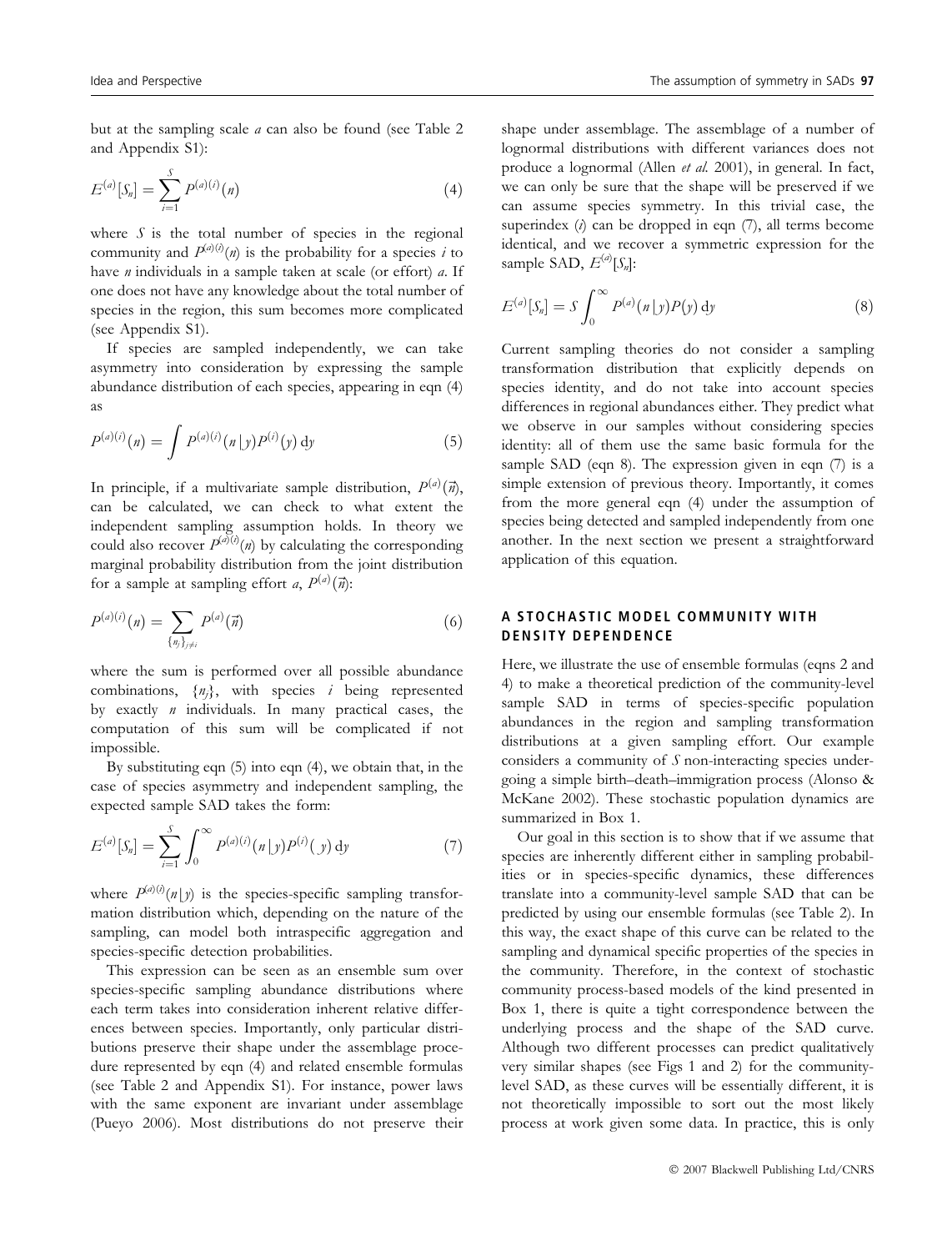#### **Box 1:** The stochastic community model

Here we consider an ensemble of  $S$  species where each of them performs an independent birth–death–immigration process with density dependence (Alonso & McKane 2002). When species independence is assumed (Volkov et al. 2005; Azaele et al. 2006), the dynamics of species abundance can be described by a one-dimensional master equation for the probability of that species attaining abundance *n* at a given time *t*,  $P^{(i)}(n,t)$ . Usually it is said that population abundances perform a random walk. This approach has some advantages. First, it is possible to built exact stochastic simulations by using a simple standard algorithm (Gillespie 1976; Renshaw 1991). Second, although the mathematics to treat with these kind of equations can be complicated, model description is actually very simple (see Table A1). For instance, the whole model used to generate the results presented in Fig. A1 (and Figs 1–3 in the main text), is described only by three elemental processes that affect all individuals of all species:

Table A1 Stochastic community models. These are recent and classical community models based on the species independence assumption as described by their total transition rates for either a decrease or an increase of one individual in population abundance

|                | Reference              | Birth and death transition rates   |                                    |  |
|----------------|------------------------|------------------------------------|------------------------------------|--|
|                |                        | $n \rightarrow n+1$                | $n \rightarrow n-1$                |  |
| 1              | Kendall (1948)         | $b_0 n + m_0$                      | $d_0n$                             |  |
| 2              | Hubbell (2001)         | $b_0(1-\frac{n}{N})(n+I_p)$        | $b_0 \frac{n}{N} [(N-n) + I(1-p)]$ |  |
| $\overline{3}$ | Volkov et al. $(2005)$ | $b_0n + c$                         | $d_0n + c$                         |  |
| $\overline{4}$ | Azaele et al. (2006)   | $b_0n + c$                         | $d_0n-c$                           |  |
| 5              | In this article        | $b_0(1-\frac{n}{N})n + m_0(N - n)$ | $d_0$ n                            |  |

Note that Hubbell's standard model for the local community (Hubbell 2001) can be seen as a zero-sum reformulation of Kendall birth– death–immigration classical model and it is equivalent to it at the stationary steady state (Etienne et al. 2007). Therefore, models 1 and 2 introduce basically the same kind of immigration-induced density dependence due to an independent term  $m_0$  in the birth rate. Models 3 and 4 introduce effectively also the same kind of density dependence due to the term  $c$  in the rates. Unlike the model presented here, none of those is able to produce logistic growth towards a carrying capacity (see Fig. A1). Other ways of introducing density dependence are also possible (Keeling 2000).



Figure A1 Time evolution of two different species. Upper panels correspond to a low-immigration species invading an area where local growth can barely compensate deaths – a sink. Parameter values are  $m_0 = 5.0 \times 10^{-5}$ ,  $b_0 = 0.99$ ,  $d_0 = 1$  and  $N = 10^4$ . The stochastic trajectories – governed by the three rates given by eqns  $(A2)$ – $(A4)$  – of two populations (red and blue) are shown in each case. When immigration is very low, there are constant extinction and reinvasions. Lower panels correspond to a species that thrives in that area reaching carrying capacity after invasion in a logistic almost deterministic fashion. Parameter values are  $m_0 = 10^{-3}$ ,  $b_0 = 1$ ,  $d_0 = 0.5$  and  $N = 10^4$ . On the right the corresponding steady-state probabilities for the species having abundance *n* at the steady-state are also shown. The logseries shape is characteristic of the low-immigration species, while Gaussian fluctuations around the carrying capacity give rise to the abundance distribution in the second case. These curves are calculated following Alonso & McKane (2002). In both cases, no individual is present in the system at the initial time.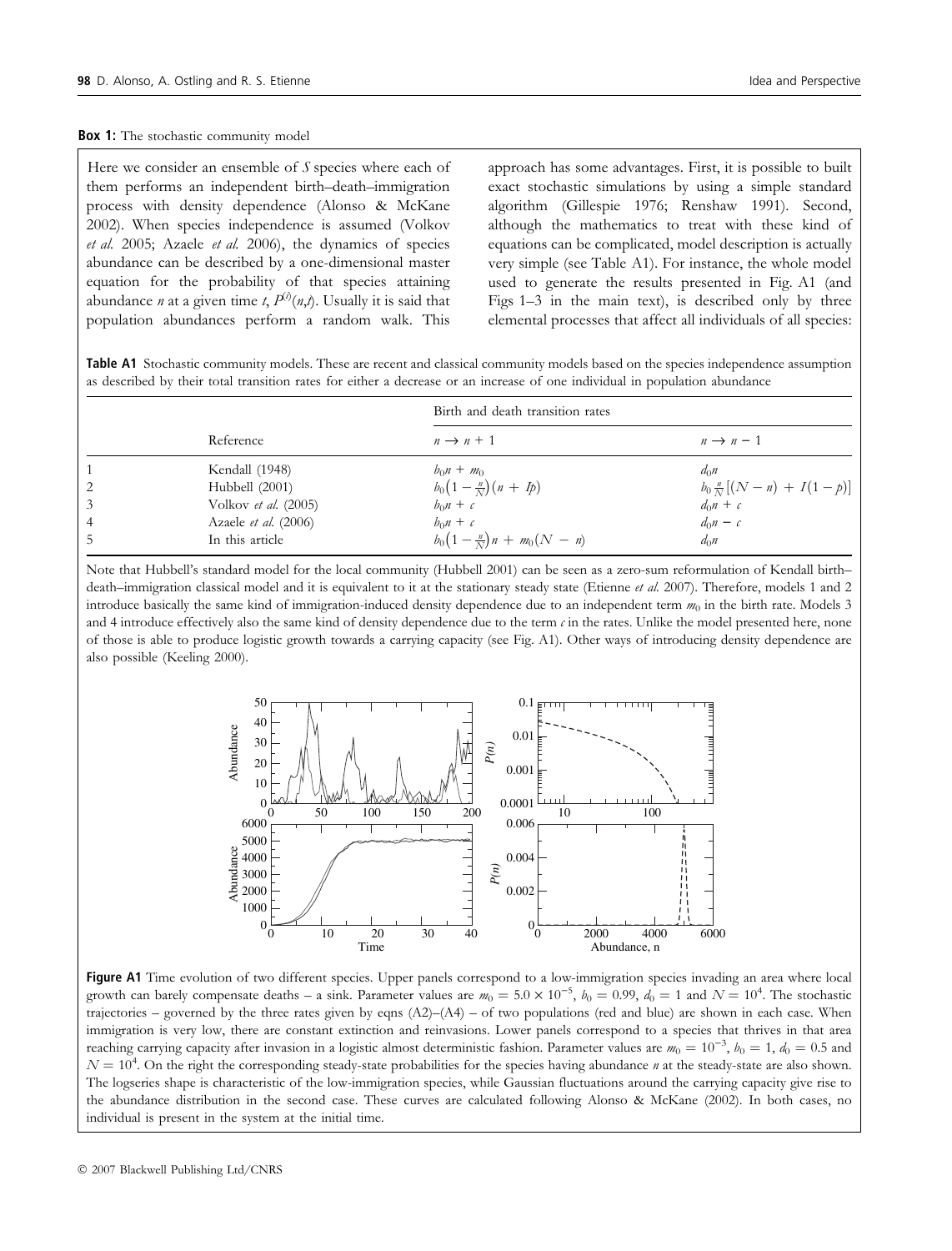# Box 1 (Continued)

1. Local birth: The percapita birth rate is assumed to be density dependent:

$$
b^{(i)} = b_0^{(i)} \left( 1 - \frac{n^{(i)}}{N^{(i)}} \right) \tag{A1}
$$

where  $N^{(i)}$  is species-specific maximum carrying capacity and  $b_0^{(i)}$  is basal percapita rate. Therefore, at any time, the total probability for the species to increase in one individual due to local births per unit time is given by:

$$
T_{\rm B}[n^{(i)} + 1 | n^{(i)}] = b_0^{(i)} \left( 1 - \frac{n^{(i)}}{N^{(i)}} \right) n^{(i)} \tag{A2}
$$

2. Local death: The percapita death rate is assumed to be density independent. Therefore, at any time, there is a total probability for the species to decrease in one individual due to death per unit time given by:

$$
T_{\rm D}[n^{(i)} - 1 \mid n^{(i)}] = d_0^{(i)} n^{(i)} \tag{A3}
$$

3. Immigration: Finally, there is also a total probability for the community to receive an immigrant belonging to a given species per unit time that depends on the degree of saturation according to a species-specific maximum carrying capacity,  $N^{(i)}$ :

$$
T_1[n^{(i)} + 1 | n^{(i)}] = m_0(N^{(i)} - n^{(i)})
$$
 (A4)

These processes allow to define total probability rates of population increase or decrease,  $g_n = T_B[n + 1|n]$  +

constrained by the statistical power associated with the amount of data and the particular way they were collected. For instance, if we have a single snapshot of the community, it will be in general very difficult to tease apart alternative models (Chave et al. 2006), but if we are provided either sequential sampling in time or replication across space our statistical power increases (Etienne 2007).

We have divided our study into two extreme scenarios: (A) Species are symmetric in their dynamics but differ in their sampling probabilities (Fig. 1), and (B) species differ in their dynamics, but not in their inherent sampling probabilities (Fig. 2). In reality, asymmetries arise both in the dynamics and in the sampling probabilities.

For the sake of simplicity, independence in dynamics as well as sampling is assumed. By assuming also that the number of species in the region is known, we can calculate the sample SAD or average number of species in a sample with abundance *n*,  $E[S_n]$  (see eqn 4). Given that the regional abundance distribution is discrete (see Box 1), the proba $T_{\rm I}$ [n + 1|n] and  $r_n = T_{\rm D}[n-1|n]$ , respectively (see Table A1). In turn, these total rates are used to build a master equation (McKane et al. 2000; Volkov et al. 2003) from which it is easy to see that a population governed by these processes tends to a stationary abundance distribution. Thus, each species abundance in the region will tend to a well-defined stationary distribution,  $P^{(\lambda)}(n)$ , that can be calculated analytically (Alonso & McKane 2002) (see Fig. A1). In addition, it can be also shown that average population abundances are governed by (van Kampen 1992):

$$
\frac{\mathrm{d}\langle n\rangle}{\mathrm{d}t} = \langle g_n\rangle - \langle r_n\rangle \tag{A5}
$$

When N is large, i.e. when  $\langle n^2 \rangle \approx \langle n \rangle^2$ , eqn (A5) gives rise to logistic growth towards a carrying capacity (see Fig. A1):

$$
\frac{d\langle n^{(i)}\rangle}{dt} = b_0^{(i)} \left[ 1 - \frac{\langle n^{(i)}\rangle}{N^{(i)}} \right] \langle n^{(i)}\rangle + m_0^{(i)} \left(N^{(i)} - \langle n^{(i)}\rangle\right) - d_0^{(i)} \langle n^{(i)}\rangle \tag{A6}
$$

Moreover, according to the stochastic rates above, we can compare this process to other stochastic community models from the literature which are also based on species independence (see Table A1). In Fig. A1, we show the time evolution of the abundance of two different species and the corresponding species-level abundance distributions at the stationary steady state.

bility of contributing with  $n$  individuals to the sample for each species can be written as:

$$
P^{(a)(i)}(\eta) = \sum_{y=n}^{N} P^{(a)(i)}(\eta \mid y) P^{(i)}(y)
$$
\n(9)

where  $P^{(a)(i)}(n|y)$  is a species-specific sampling distribution. By substituting eqn (9) into eqn (4), we obtain:

$$
E^{(a)}[S_n] = \sum_{i=1}^{S} \sum_{j=n}^{N} P^{(a)(i)}(n|y) P^{(i)}(y)
$$
(10)

There is a potential number of individuals  $m$  out of the total regional abundance  $y$  that will be collected in the sample according to some probability distribution. This potential number is determined by an overall sampling effort,  $a$ . However, the actual number  $n$  will be usually lower than *m* and, in general, will depend on a speciesspecific detectability factor,  $p_i$ . If  $p_i = 1$ , then the potential number of individuals of that species at that sampling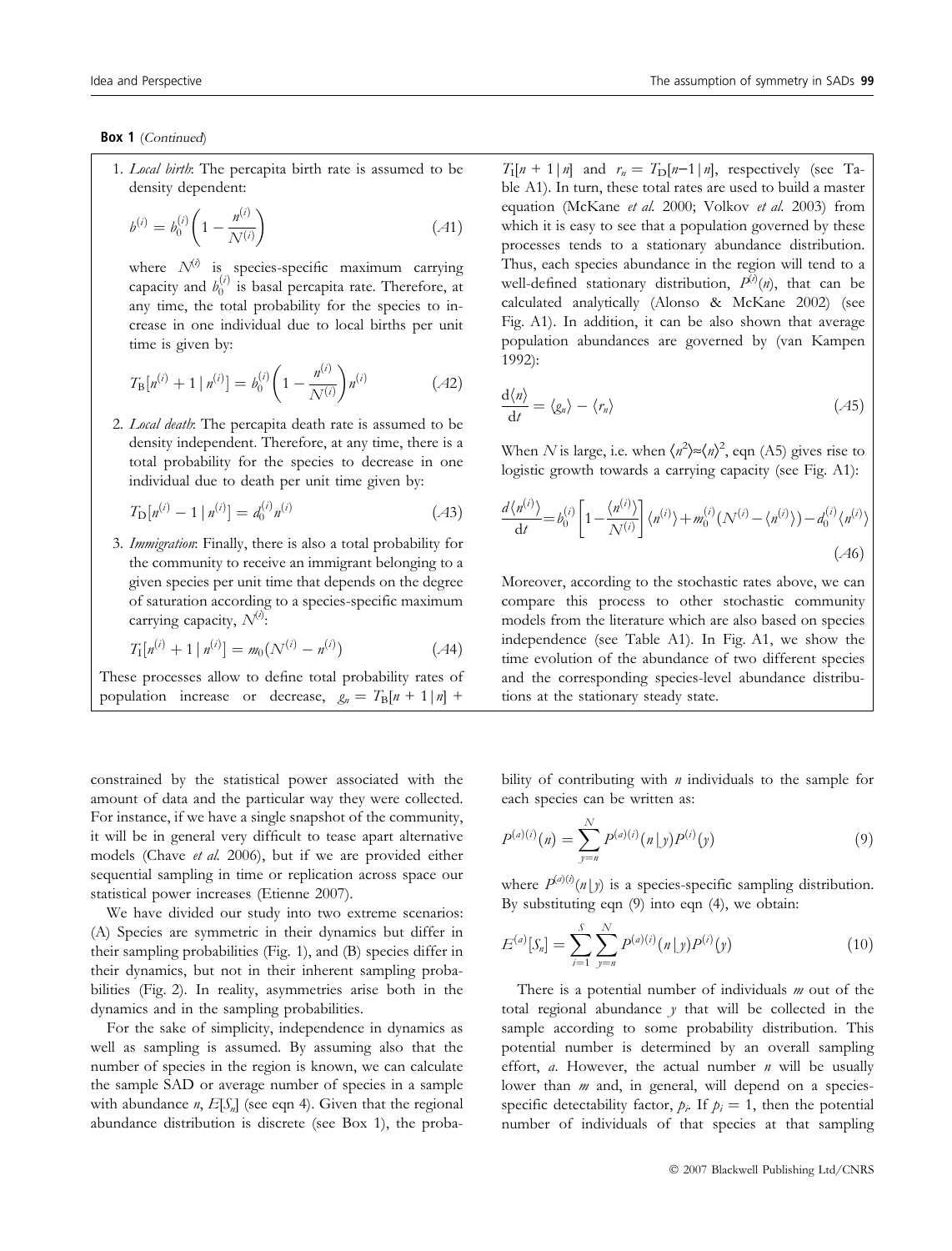

effort, *m*, can be fully detected  $(n = m)$ . In general, this can be summarized as a compound distribution (see Appendix S2):

$$
P^{(a)(i)}(n|y) = \sum_{m=n}^{y} P^{(i)}(n|m)P^{(a)}(m|y)
$$
\n(11)

If we assume that each individual enters the sample according to a species-specific probability,  $p_i$ , and we assume that spatial aggregation is important, the compound sampling distribution in eqn (11) can be written as a single negative-binomial distribution with species-specific parameters *a*  $p_i$  *y* and clumping parameter  $k_i$  (see Appendix S2 for further details):

$$
P^{(a)(i)}(n|y) = \frac{\Gamma(n+k_i)}{n!\Gamma(k_i)} \left(\frac{a_i y}{a_i y + k_i}\right)^n \left(\frac{k_i}{a_i y + k_i}\right)^{k_i} \tag{12}
$$

where  $a_i = ap_i$ .

In sum, a community-level sample SAD is fully determined by the abundance distributions of the species in the region,  $P^{(i)}(y)$ , through eqn (10), and by a particular type of sampling (for instance, eqns 11 and 12). These sampling distributions assume a species-specific differential detectability (under either random or negative binomial sampling assumption, see Appendix S2), and have been used to generate the predicted SADs for each scenario (right column panels of Figs 1–3).

# Scenario A

This scenario is an example of genuine asymmetric sampling. We assume a symmetric community where all Figure 1 Scenario A. Here we show how asymmetric negative binomial sampling modifies the shape of an underlying regional distribution. The regional community is an ensemble of 100 species performing a birth– death dynamics (see Box 1) with identical parameters (A)  $m_0 = 10^{-4}$ ,  $b_0 = 0.99$  and  $d_0 = 1$ ; (B, C)  $m_0 = 10^{-3}$ ,  $b_0 = 0.99$  and  $d_0 = 1$ .  $N = 10^4$  in all three cases. In the three cases, we consider two samplinginduced groups of 50 species each  $(a =$ 0.1,  $p_1 = 1$  and  $a = 0.1$  and  $p_2 = 0.1$ ), which can be detected in the sample SAD only in case C. The clumping parameter of the negative binomial is 100, 1 and 100 in the cases A, B and C, respectively. The curves resulting from simulation when the community is sampled at  $t = 100$  time units are show in thin lines (panels A1, B1 and  $C1$ ).

species are described by the same regional abundance distribution. However, we assume that the community can be split into two groups of  $S_1$  and  $S_2$  species according to a different detectability factor. By using again the general eqn (10) and (9), we observe that the SAD can be written under this scenario as:

$$
E^{(a)}[S_n] = \sum_{y=n}^{N} \left( S_1 P^{(a)(p_1)}(\eta | y) + S_2 P^{(a)(p_2)}(\eta | y) \right) P(y | \Theta)
$$
\n(13)

where  $\Theta$  stands for model parameter values,  $b_0$ ,  $d_0$ ,  $m_0$ , N (see Box 1) describing the species at the region R. The sampling distributions  $P^{(a)(p)}(n|y)$  are given by eqn (12).

In Fig. 1 we show the results when the detectability of one half of the species is 90% less than the detectability of the other half. Note that panels B0 and C0 in Fig. 1 are identical, but sampling differences determine different shapes for the assembled sample SAD, panels B1 and C1. The only difference between these two plots is the clumping parameter of the negative binomial. The sample SAD for case B has a logseries-like shape, while for the case C the sample SAD is bimodal. In contrast, panels A0 and B0 are very different, but because they also differ in their sampling properties (the clumping parameter), they actually show very similar shapes in the sample, panels A1 and B1. See Box 1, the caption of Fig. 1, and Appendix S2 for further details.

# Scenario B

In this scenario we have assumed a heterogeneous community where species belong to distinct guilds. We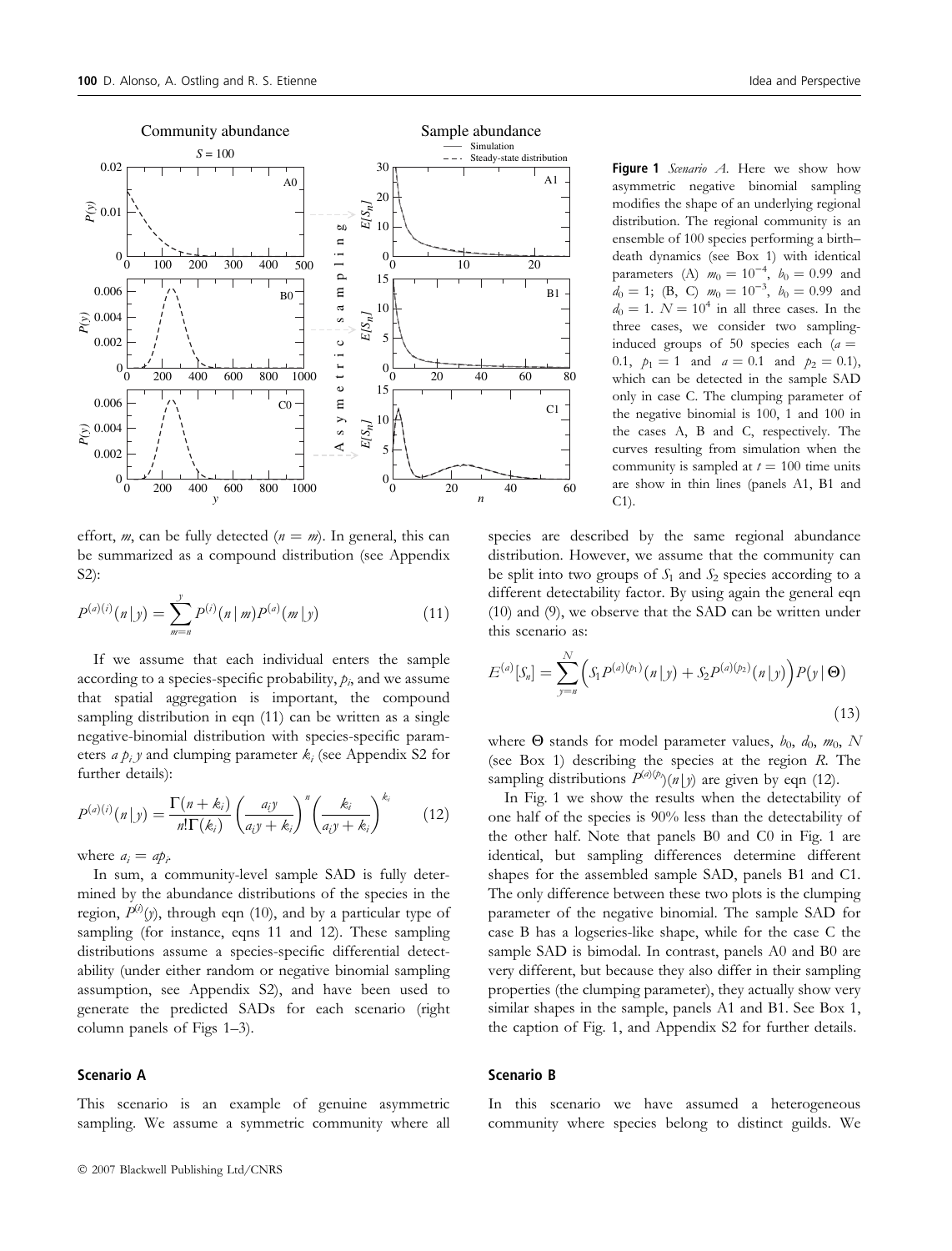

Figure 2 Scenario B. Here we show how symmetric sampling  $-$  i.e. same sampling parameters across species  $-$  modifies a non-symmetric regional distribution in different ways. By using the ensemble formula (eqns (9) and (10)), and assuming also a type of sampling, the steadystate stationary sample SAD (thick broken lines) can be predicted analytically. The curves resulting from simulation when the community is sampled at  $t = 100$  time units are show in thin lines (panels A1, B1 and C1). Negative binomial sampling has been assumed with  $a = 0.1$ ,  $p_i = 1$  and clumping parameter of 5, 100 and 0.5 in the sampling of A, B and C communities, respectively. The two guilds present in the regional community (panel A0) are not recovered in the sample SAD (panel A1) where a common lognormal-like curve for the sample SAD is observed instead. When we compare B and C cases, we observe that the two immigration guilds in the regional community (panels B0 and C0) are perfectly distinguishable in the sample SAD of panel B1, but not in the sample SAD of panel C1. When species aggregation is important (low clumping parameter, panel C1), it is more difficult to separate the two guilds present in the regional community. Parameter values are (B, C)  $N = 10^4$ ,  $m_0^{(1)} = 10^{-4}$ ,  $m_0^{(2)} = 10^{-3}$ ,  $b_0 = 0.99$  and  $d_0 = 1$ , and (A)  $b_0 = 0.99$ ,  $d_0 = 1$ ,  $m_0 = 5 \times 10^{-4}$ ,  $N_1 = 10^4$  and  $N_2 = 5.0 \times 10^3$ .



Figure 3 Time evolution. Here we show the time evolution of sample abundance distribution until a steady-state stationary sample SAD arises (thick lines). Both the time-dependent SAD (thin lines at three different sampling times, see panel A1) and the stationary distribution can be predicted analytically. Binomial symmetric sampling has been used in this example, with  $a = 0.1$ ,  $p_i = 1$  for all species in the system. Parameter values are  $N = 10^4$ ,  $m_0 = 10^{-3}$ ,  $b_0 = 1$  and  $d_0 = 0.99$ .

consider a resident community made up of  $S_R$  species that are constantly reinvading the community and relatively occasional  $S<sub>O</sub>$  species that migrate into the community at a much lower rate. Hence, immigration rate characterizes two subguilds within the community. This framework has been shown to be relevant both in theoretical and empirical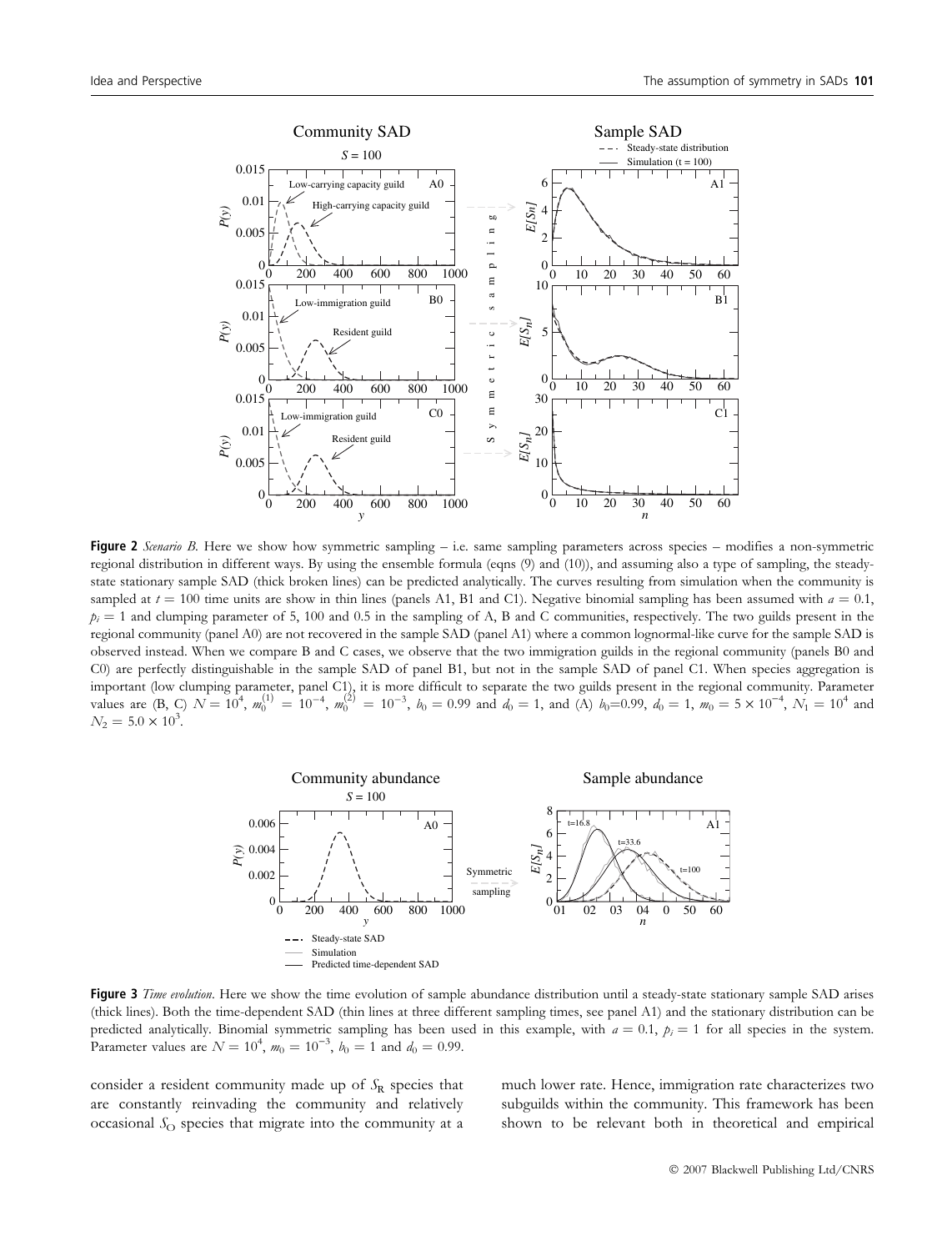studies (Magurran & Henderson 2003; Schwilk & Ackerly 2005). The presence of a mixed community made up of resident and occasional species has been found in some fish communities (Magurran & Henderson 2003). The community-level abundance distribution has two clear different components: a logseries-like curve (red) and lognormal-like curve (black) (Magurran & Henderson 2003; Magurran 2007) (see Fig. 2). As there are no differences regarding sampling, by using eqn (10), we can write the sample SAD as a mixture of two different distributions:

$$
E^{(a)}[S_n] = \sum_{y=n}^{N} P^{(a)}(n|y)(S_{\Omega}P(y|\Theta_{\Omega}) + S_{R}P(y|\Theta_{R}))
$$
\n(14)

where  $\Theta_R$  and  $\Theta_O$  stand for model parameter values to the resident and accidental community, respectively, which describe the community at the regional level, and the sampling distribution  $P^{(a)}(n|y)$  is given by eqn (12), when negative binomial sampling is performed, or a corresponding binomial distribution, when random sampling is assumed. See also Appendix S2 and figure captions for further details. Panels B0 and B1 in Fig. 2 show that the difference in immigration rates is picked up as dual modes in the sample SAD.

We now consider again a community consisting of two guilds. For the first group of species the sampled locality is assumed to be more advantageous than for the second one. So, the first group of species is controlled by a higher carrying capacity and reaches higher abundance levels. An analogous equation to eqn (14) gives also the sample ensemble SAD in this case. Panels A0 and A1 of Fig. 2 show the results for a twofold difference in the carrying capacity between the guilds. In this case, the inherent difference between the guilds does not translate into dual modes, and by looking at this SAD, one may be tempted to think that the community consists of only a single guild.

In Fig. 3 the time evolution of the sample SAD is shown when the community is assembled from scratch, so all abundances are set to zero at the initial time. Then the birth–death–immigration process (see Box 1) models successional dynamics assembling the community through constant species-specific immigration. As the time evolution of each species in the system can be predicted analytically by using a Gaussian approximation (see Alonso & McKane (2002) for details), and our ensemble formulas for the community-level SADs apply along this temporal process, we can also calculate a time-dependent community-level SAD analytically. The community has been sampled at time  $t = 16.7$ ,  $t = 33.3$  and  $t = 100$ . At this last time stationarity is almost reached in all simulations. It is interesting to note that although the time evolution of species-level abundance distributions are approximated by Gaussian curves (Alonso & McKane 2002), the assembled community level sample SAD is not Gaussian in general, but lognormally shaped or more skewed (see thin black lines in Fig. 3A1). This is an example of an ensemble sum of Gaussian curves (see eqn 4) producing a community-level sample SAD which is no longer Gaussian (Allen et al. 2001). Finally, a steady-state distribution describing the community-sample SAD emerges (thick black lines). We note the excellent match between the theoretical predictions of the community-level SAD for each scenario and the results from simulations. Simulated SADs have been calculated by averaging over 250–500 replicates. The process was simulated with the Gillespie algorithm (Gillespie 1976).

#### CONCLUSIONS

Species symmetry, either by implicitly assuming that all species are governed by the same abundance distribution at the regional level, or as a form of symmetric sampling underlies all previous expressions of sample SADs (Fisher et al. 1943; Pielou 1969; Bulmer 1974; Dewdney 1998; Lande et al. 2003; Volkov et al. 2003; Alonso & McKane 2004; Etienne & Alonso 2005; Green & Plotkin 2007, but see Walker 2007 and Pueyo et al. 2007). The estimation of species abundances has long tradition in ecology (Seber 2002). In particular, the importance of heterogeneity in species detectability (sampling asymmetries) has been explored before in the context of the estimation of species richness (Boulinier et al. 1998). In this paper, we have shown how a community-level sample SAD arises under species asymmetry through an ensemble sum that can be linked to a process-based stochastic community model. The way this ensemble sum is actually evaluated will depend on how exactly the sampling process is defined. We have first derived a general expression for the expected sample SAD under asymmetric and generic sampling from a species ensemble undergoing generically coupled community dynamics (see eqn 4, supplemented by eqns 6 and 3). Then, we have given a much simpler expression under the assumption of asymmetric and independent sampling (eqn 7). When independent sampling and species symmetry are assumed, the classical expression for a statistical sample SAD arises (see eqn 8). In general, when these assumptions no longer hold, it is necessary to solve first a multivariate sampling community model and use the resulting multivariate sample abundance distribution,  $P^{(a)}(\vec{n})$ , to generate a prediction for the sample SAD (see eqn 4). This has been achieved in neutral theory, where species interdependence at the sample level is modelled as a hypergeometric or dispersal-limited sampling distribution (Etienne & Alonso 2005, 2007; Etienne et al. 2007).

The analysis of our simple model community shows that the claim that SADs are not informative, because different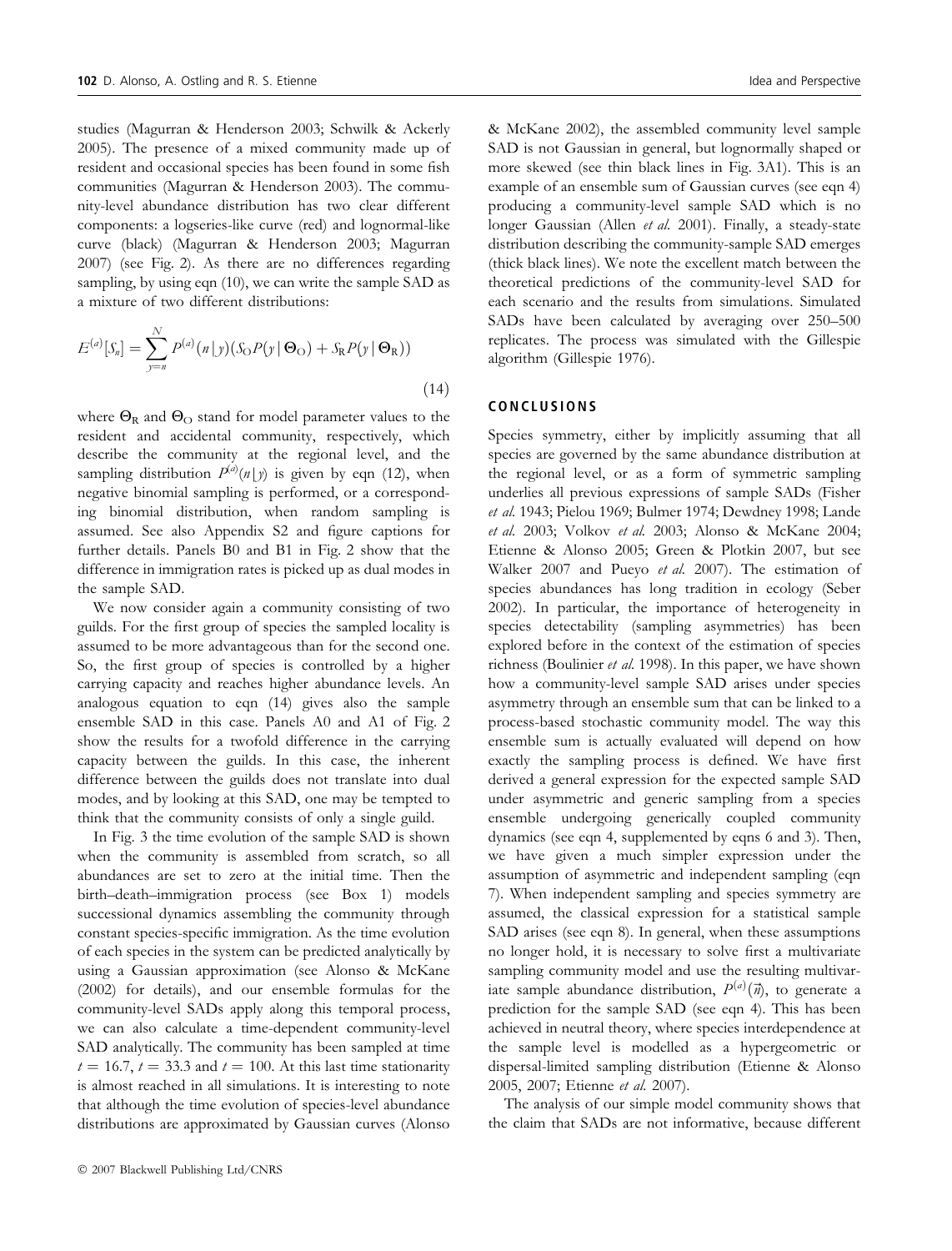mechanistic models can predict essentially the same SAD (Chave et al. 2002; Purves & Pacala 2006), is too crude (see also Walker 2007 and Etienne 2007). Evidently, it is a trivial truism that the consistency of a single empirical pattern with a quantitative prediction from a single model is insufficient to accept that the basic processes generating this pattern in nature are precisely those assumed by the model (McGill 2006). However, a scientific theory is meant to be only an approximation to reality. This consideration becomes relevant when judging ecological theories (Ginzburg & Jensen 2004). In general, science is not based on absolute truth, but on relative evidence (Taper & Lele 2004). Therefore, if we are able to relate empirical patterns to several alternative process-based models and generate quantitative predictions, model selection techniques will allow to compare these theoretical predictions against data. By performing these analyses across as many systems and ecological situations as possible, we will accumulate relative evidence for the various alternatives models and thereby gain insight into the importance of the underlying mechanisms they represent. In relation to SADs, in the context of the recent niche-neutrality debate, such an approach has remained elusive (Volkov et al. 2005; Chave et al. 2006) (but see also Etienne 2007). We hope that the clear link we have established between community-level SADs, sampling theory and species-level abundance distributions will help to provide new and better tools to analyse this type of data.

Dispersal limitation tends to produce a single mode in the community-level sample SAD as a result of neutral dispersal limitation (Hubbell 2001). A one-humped abundance distribution, i.e. a relative depression of the most rare and the most common species, has been shown to arise in local samples as a consequence of con-specific clumping (Green & Plotkin 2007). Species aggregation can be caused by dispersal limitation or by any other biotic or abiotic process. In fact, many factors can contribute to this 'one-hump' effect. For instance, Zillio & Condit (2007) argue that SADs are largely determined by the introduction process. Recently, lognormality has been shown to arise statistically under general global community constraints by applying the MaxEnt approach (Jaynes 1968), i.e. without assuming symmetry, explicit species-specific sampling properties or any particular mechanism controlling species abundances (Pueyo et al. 2007). The extent to which the species belonging to a given community can differ and still produce a single mode in the community-level sample SAD will depend on the sampling process as well as on the particularities of community dynamics (compare panels A0–A1 and B0–B1 in Fig. 2, see also Pueyo et al. 2007). In practice, very often empirical abundance distributions are not smooth one-hump curves. Instead, they show the clear presence of two or more distinguishable humps (Gray et al. 2005). This is so precisely because the symmetry assumption is violated. Through eqns (4) and (7), we can see that when we are sampling a heterogeneous community, a multimodal distribution could arise from substantial differences either in species-specific abundance distributions at the regional level (Scenario B), or in species-specific sampling probabilities (Scenario A) or both. Our ability to tease apart these two possibilities will increase if we use spatial or temporal replication. In the presence of differential processes controlling species regional abundances, we usually observe an SAD pattern that reveals the presence of different guilds, as, for instance, Magurran and Henderson's finding (Magurran & Henderson 2003; Magurran 2007) that a resident community is governed by the lognormal and an accidental community is governed by the logseries. In general, the SAD curve results from the aggregation of different species. If we deconstruct it into different guilds, we may be able to identify that different processes determine the assembly of each particular guild (Magurran & Henderson 2003; Marquet et al. 2004; Labra et al. 2005).

As a consequence, the common oversimplifying assumption that the lognormal (Preston 1948; Bulmer 1974) is the natural output of a niche-assembled community (which emphasizes species differences), and the use of this distribution as an alternative model to test neutrality (McGill 2003) is unjustified (Etienne 2007), because this pattern may arise both in a completely symmetric community (Engen & Lande 1996) and in a completely *idiosyncratic* community (Pueyo et al. 2007). If in some particular settings these two models have been teased apart from each other, it is because the kind of symmetry they assume is different. Neutrality assumes effective interchangeability of individuals (hard symmetry) or fitness equalization on a per capita basis (ecological equivalence) in a dispersal-limited community (Hubbell 2001), while lognormality only requires that the community is a homogeneous species ensemble (soft symmetry), so that species are similar enough to produce lognormality under assemblage (see eqns 4 and 6, Pueyo 2006); Pueyo et al. 2007). Ironically, as it requires weaker assumptions, the initial intuition that lognormality was the simplest null hypothesis to test the neutral model may arguably be right (McGill 2003). Here we disagree however with the conclusion that most ecologists have drawn from such a test. If we want to test for the importance of nicheassembly and species differences, we should move from a description where species identity is lost (the classical SAD) to a multivariate description of species abundances where species identity is taken into account explicitly (Etienne et al. 2007; Etienne 2007) and can be linked to different processbased assumptions of community assembly (Gotelli & McGill 2006). This is not to say that symmetrical classical SADs are useless. Classical SADs present a simple and fast empirical description of community complexity. For instance, they have been used successfully as indicators of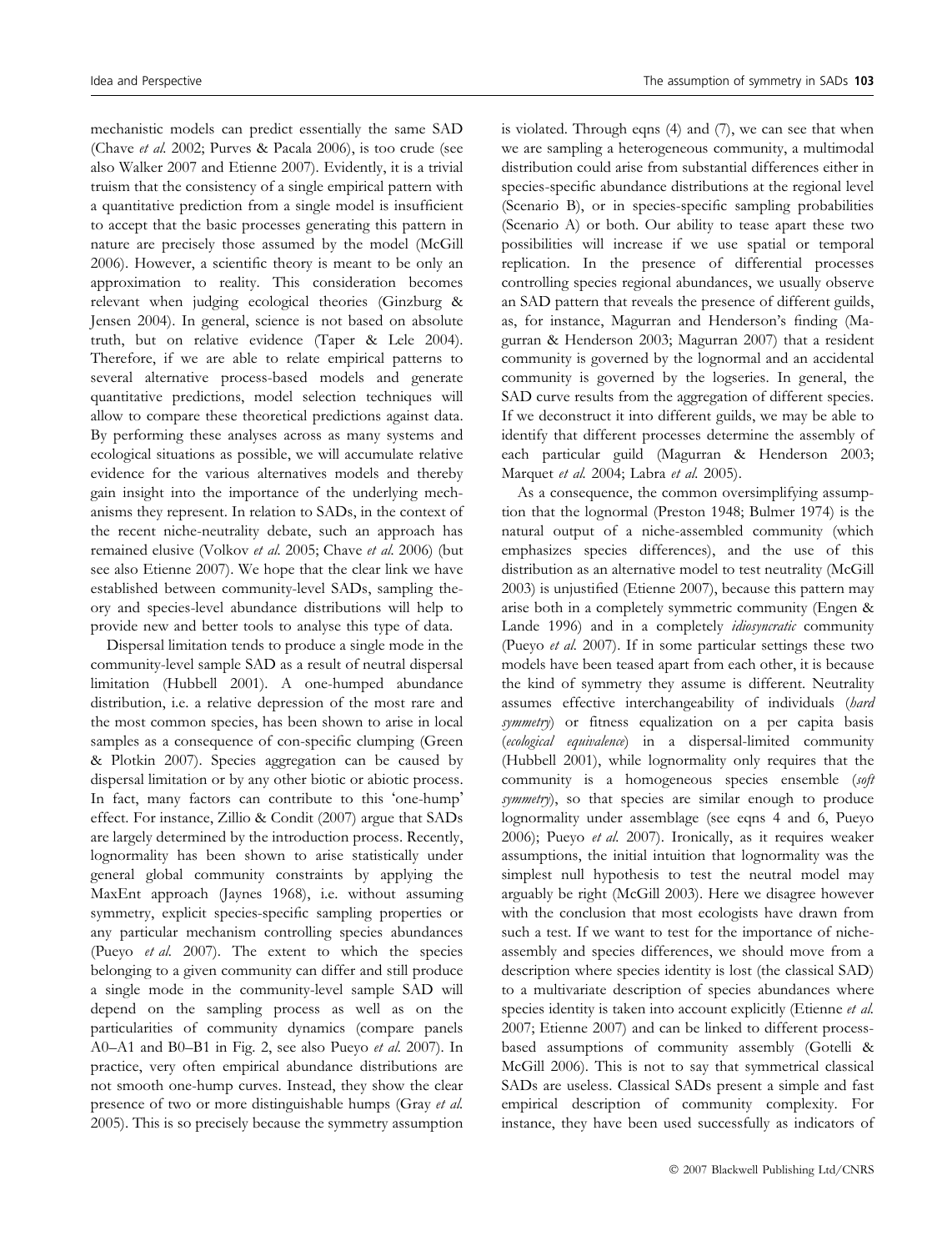# ACKNOWLEDGEMENTS

D.A. and R.S.E. acknowledge the support of the Netherlands Organisation for Scientific Research (NWO). This work has benefited from fruitful discussions, notably with Brian McGill and Brian Maurer, during the NCEAS Working Group on 'Standardization and fresh approaches on species abundance distributions' in October 2006. Finally, we would like to thank Fangliang He, Steve Walker, Tommaso Zillio, Jeff Lake and an anonymous referee for very helpful comments.

# **REFERENCES**

- Allen, A.P., Li, B. & Charnov, E.L. (2001). Population fluctuations, power laws and mixtures of lognormal distributions. Ecol. Lett., 4, 1–3.
- Alonso, D. & McKane, A.J. (2002). Mainland-island metapopulations: an N-patch stochastic approach. Bull. Math. Biol., 64, 913-958.
- Alonso, D. & McKane, A.J. (2004). Sampling Hubbell's neutral theory of biodiversity. Ecol. Lett., 7, 901-910.
- Alonso, D., Etienne, R.S. & McKane, A.J. (2006). The merits of neutral theory. Trends Ecol. Evol., 21, 451-457.
- Azaele, S., Pigolotti, S., Banavar, J.R. & Maritan, A. (2006). Dynamical evolution of ecosystems. Nature, 444, 926–928.
- Boulinier, T., Nichols, J.D., Sauer, J.R., Hines, J.E. & Pollock, K.H. (1998). Estimating species richness: the importance of heterogeneity in species detectability. Ecology, 79, 1018-1028.
- Bulmer, M.G. (1974). On fitting the Poisson lognormal distribution to species-abundance data. Biometrics, 30, 101–110.
- Chao, A. & Bunge, J. (2002). Estimating the number of species in a stochastic abundance model. Biometrics, 58, 531–539.
- Chave, J., Muller-Landau, H.C. & Levin, S.A. (2002). Comparing classical community models: theoretical consequences for patterns of diversity. Am. Nat., 159, 1-23.
- Chave, J., Alonso, D. & Etienne, R.S. (2006). Comparing models of species abundance. Nature, 441, E1-E2.
- Cohen, J.E. (1968). Alternate derivations of a species abundance relation. Am. Nat., 152, 165–172.
- Dewdney, A.K. (1998). A general theory of the sampling process with applications to the veil line. Theor. Popul. Biol., 54, 294–302.
- Engen, S. & Lande, R. (1996). Population dynamics models generating the lognormal species abundance distribution. Math. Biosci., 132, 169–183.
- Etienne, R.S. (2005). A new sampling formula for neutral biodiversity. Ecol. Lett., 8, 253-260.
- Etienne, R.S. (2007). A neutral sampling formula for multiple samples an 'exact' test for neutrality. Ecol. Lett., 10, 608-618.
- Etienne, R.S. & Alonso, D. (2005). A dispersal-limited sampling theory for species and alleles. Ecol. Lett., 8, 1147-1156.
- Etienne, R.S. & Alonso, D. (2007). Neutral community theory: how stochasticity and dispersal-limitation can explain species coexistence. J. Statist. Phys., 28, 485–510.
- Etienne, R.S. & Olff, H. (2004). A novel genealogical approach to neutral biodiversity theory. Ecol. Lett., 7, 170-175.
- Etienne, R.S. & Olff, H. (2005). Bayesian analysis of species abundance data: assessing the relative importance of dispersal and niche-partitioning for the maintenance of biodiversity. Ecol. Lett., 8, 493-504.
- Etienne, R.S., Alonso, D. & McKane, A.J. (2007). The zero-sum assumption in neutral theory of biodiversity. J. Theor. Biol., 248, 522–536.
- Fisher, R., Corbet, A. & Williams, C. (1943). The relation between the number of species and the number of individuals in a random sample of an animal population. *J. Anim. Ecol.*, 12, 42–58.
- Gillespie, D.T. (1976). A general method for numerically simulating the stochastic time evolution of coupled chemical reactions. J. Comput. Phys., 22, 403–434.
- Ginzburg, L.R. & Jensen, C.X.J. (2004). Rules of thumb for judging ecological theories. Trends Ecol. Evol., 19, 121–126.
- Gotelli, N.J. & McGill, B.J. (2006). Null versus neutral models: what's the difference. Ecography, 29, 793–800.
- Gray, J.S. (1979). Pollution induced changes in populations. Philos. Trans. R. Soc. Lond. B, 286, 545–557.
- Gray, J.S., Bjørgesaeter, A. & Ugland, K.I. (2005). The impact of rare species on natural assemblages. J. Anim. Ecol., 74, 1131–1139.
- Green, J. & Plotkin, J. (2007). A statistical theory for sampling species abundances. Ecol. Lett., 10, 1037-1045.
- Hilborn, R. & Mangel, M. (1997). The Ecological Detective. Confronting Models with Data. Princeton University Press, Princeton.
- Hubbell, S.P. (2001). The Unified Neutral Theory of Biodiversity and Biogeography. Princeton University Press, Princeton.
- Jaynes, E.T. (1968). Information theory and statistical mechanics. Phys. Rev., 106, 620-630.
- van Kampen, N.G. (1992). Stochastic Processes in Physics and Chemistry. Elsevier, Amsterdam.
- Keeling, M.J. (2000). Simple stochastic models and their power-law type behaviour. Theor. Popul. Biol., 58, 21–31.
- Kendall, D.G. (1948). On some modes of population growth leading to R. A. Fisher's logarithmic series distribution. Biometrika, 35, 6–15.
- Labra, F.S., Abades, S. & Marquet, P.A. (2005). Distribution and abundance. Scaling patterns in exotic and native bird species. In: Species Invasions. Insights into Ecology, Evolution and Biogeography (eds Sax, D.F., Stachowicz, J.J. & Gaines, S.D.). Sinauer Associates Inc., Sunderland, MA, pp. 421–446.
- Lande, R., Engen, S. & Saether, B.E. (2003). Stochastic Population Dynamics in Ecology and Conservation. Oxford Series in Ecology and Evolution. Oxford University Press, Oxford.
- Magurran, A.E. (2007). Species abundance distributions over time. Ecol. Lett., 10, 347–354.
- Magurran, A.E. & Henderson, P.A. (2003). Explaining the excess of rare species in natural species abundance distributions. Nature, 422, 714–716.
- Marquet, P.A., Fernandez, M., Navarrete, S.A. & Valdivinos, C. (2004). Diversity emerging: towards a deconstruction of biodiversity patterns. In: Frontiers of Biogeography: New Directions in the Geography of Nature (eds Lomolino, M. & Heaney, L.R.). Cambridge University Press, Cambridge, pp. 192–209.